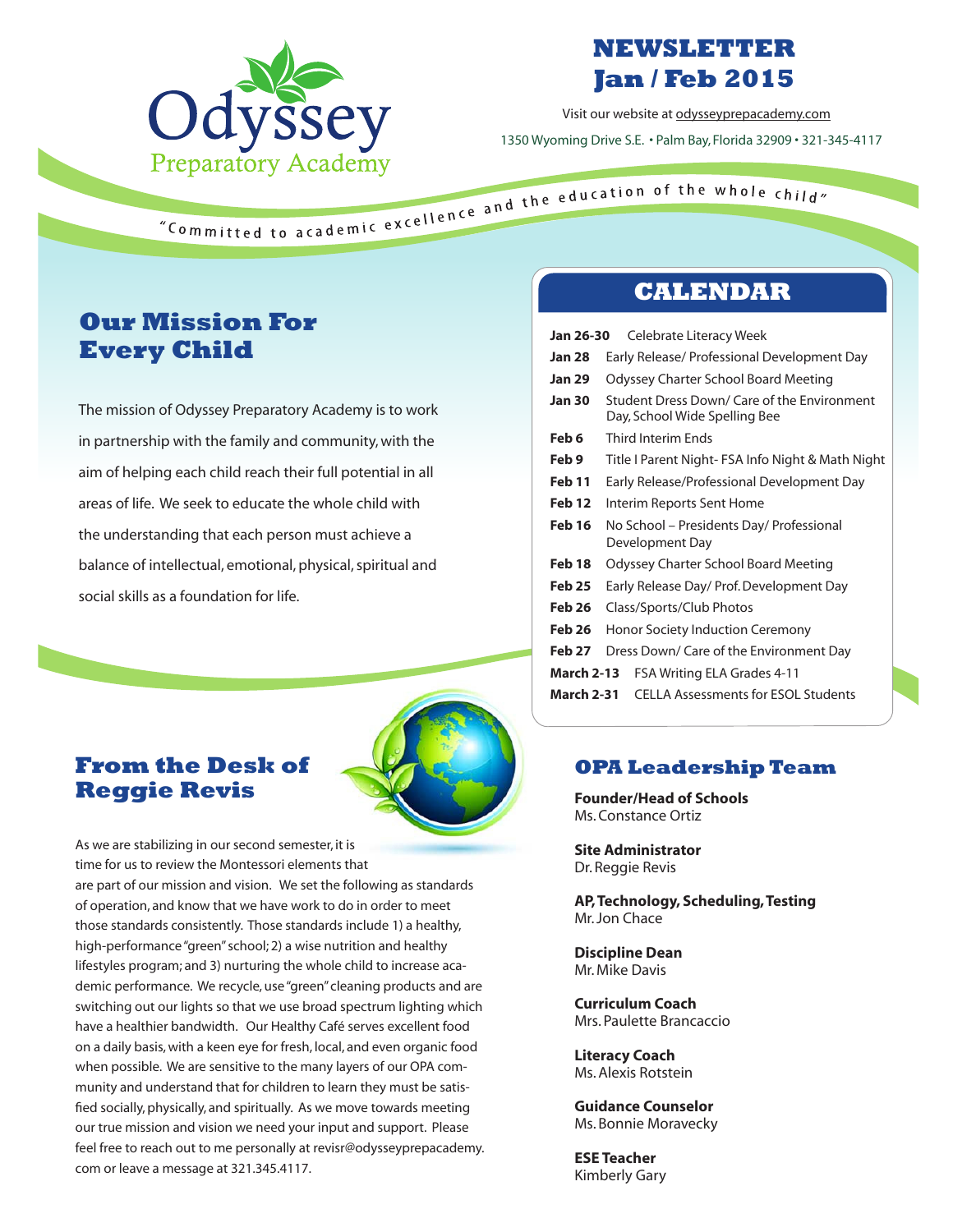

#### **Celebrate Literacy Week**

**"Reading Accelerates Success"**

January 26th - 30th

Celebrate Literacy Week, Florida is an annual event during which students, teachers, administrators and parents help students strengthen their literacy skills and become better prepared for academic success. Throughout this week students are encouraged to keep reading and improving in their language skills toward increasing student achievement in literacy. We know that if our students are going to shoot for the moon and achieve great success they must have the literacy skills required for 21st century careers.

The goal of "Celebrate Literacy Week, Florida!" is to promote the enjoyment of reading for children and adults of all ages. Here are a few exciting events taking place at our school in celebration of literacy:

- Million Minute Reading Marathon
- Guest Storyteller Kaye Brynes
- Door decorating contest

## **Letters of Intent**

Letters of Intent have been sent home; if you have not completed one please contact the front office. This form lets us know if you plan on having your student return to OPA next year. Your child's seat may not be reserved for the 2015-2016 school year if this form is not completed and returned by January 30. If your student will not be returning to OPA next year please complete one form per family indicating this. Any family that does not turn in a form will be contacted. Siblings not in attendance this year but who plan on attending OPA next year, must complete a new student application. This application is available at the front desk or on our school website.



#### **Student Art and Essay Contests**

Art and essay contests are open to students in Kindergarten to 12th grade. The theme for this year's essay and art contests is "A Celebration of African-American Innovation and Innovators." Students are asked to share how African-American innovators have shaped Florida.

The art contest is open to all Florida students in grades K-3, and two winners will be selected.

The essay contest is open to all Florida students in grades 4 through 12. Three winners will be selected: one elementary student (grades 4-5), one middle-school student (grades 6-8), and one high school student (grades 9-12). Winners will receive a four-year Florida College Plan scholarship provided by the Florida Prepaid College Foundation.

Information about the contests and Florida's Black History Month is available on Florida's Black History Month website at www.FloridaBlack-History.com.

## **Keep the Flu Away!**

**Important Info from the OPA Clinic**

It is flu season in Brevard County and we would like to offer some important guidance to help you and your family stay healthy this year. We encourage you to have a conversation with your children about how to prevent the spread of flu and other illnesses.

- Keep your children home if they are showing cold or flu like symptoms
- Cover your mouth and nose when coughing or sneezing
- Wash your hands often
- Avoid touching your eyes, nose, and mouth

For more information visit the Center for Disease Control's website: http://www.cdc.gov/flu/protect/stopgerms.htm

## **Medication Reminder**

- Medication may be only administered by trained school staff with the proper forms from the parent and doctor.
- Students are never allowed to bring in any medication even cough drops and other over-the counter medicines.
- All medication must be in the original package, not zip lock bags.

### **Title One Parent Notification**

Title I is a program funded by the federal government to improve students' academic achievement. Title I money can be used to expand and supplement the services children are already receiving in the classroom. Title I schools use their funds for a variety of items, including the following:

- Instructional personnel;
- Professional development;
- Family/parental involvement activities;
- Extension of school day/year;
- Extended learning opportunities;

(garyk@odysseyprepacademy.com)

- Classroom interventions;
- Reduction of class size; and/or
- Supplemental tutoring.

As a parent of a Title I school you are given the right to inquire about the qualifications of your child's teacher. Each parent of a student at Odyssey Preparatory Academy has the right to request information about the professional qualifications of the student's teacher (s) and any paraprofessionals who serve the student. This information will be provided upon request.

Todo padre de familia de un estudiante en Odyssey Preparatory Academy tiene el derecho de solicitor información acerca de las calcinaciones profesionales del(los) professor(es) del estudiante y de cualquier professor asistente que ensene al estudiante. Esta información se proporcionara a solicitud.

Chak paran de yon etidya nan Odyssey Preparatory Academy Lekol la genyen dwa pou mande enfomasyon sou kalifikasyon pwofesyonel sou pwofese etidyan an epi nenpot asistan pwofese ki founi sevis pou etidyan yo. Nou pral founi enfomasyon sa sou demann. If you have any questions regarding Title I funds and supports/resources please feel free to contact our Title I Parent Contact: Kim Gary

### **Parent Involvement Plan**

The district Title I PIP has been approved. A copy is on our school website and in our Title I binder in the school's front office.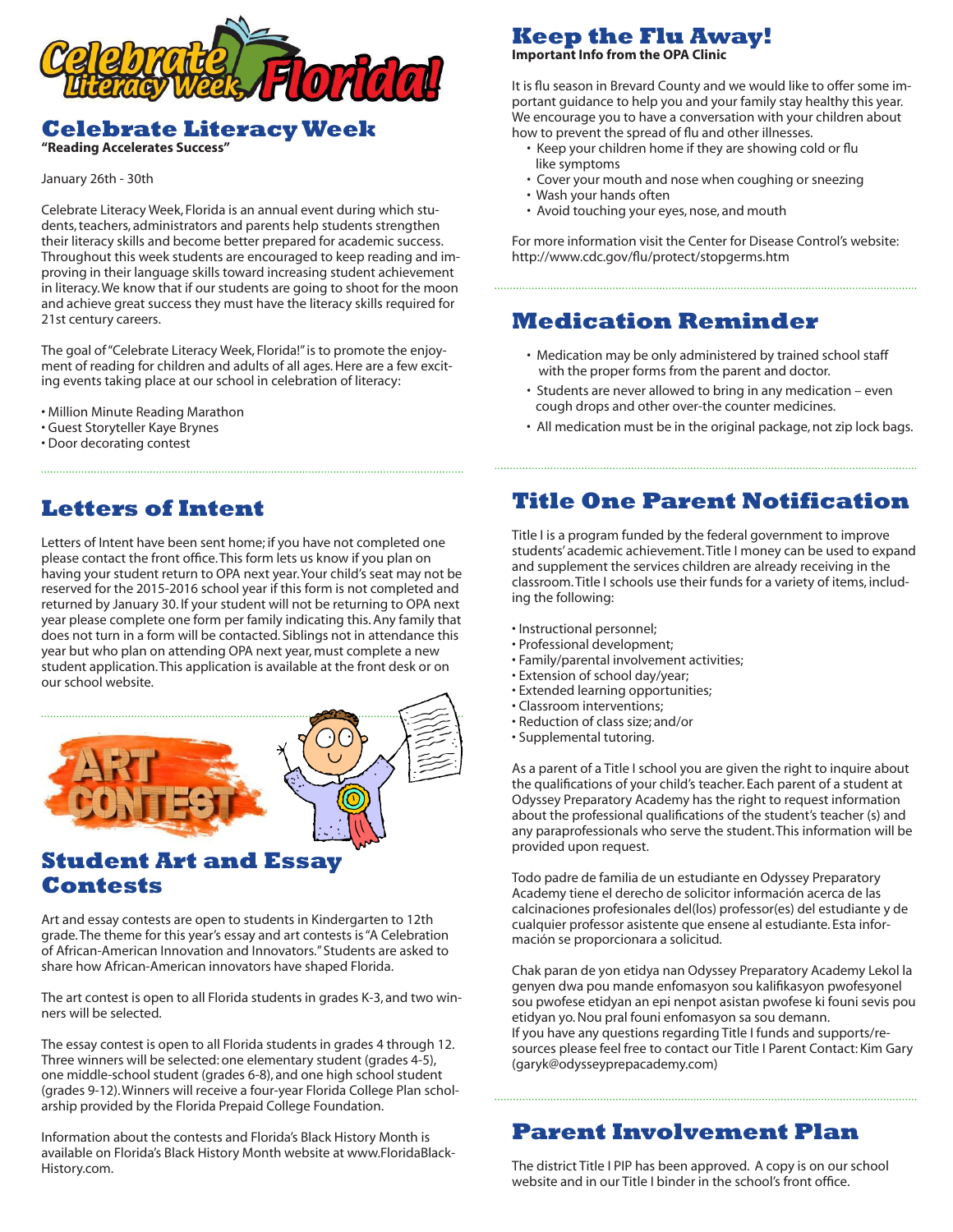## **Keep Florida Learning Committee**

The Department of Education is issuing a call for Floridians to serve on the newly established Keep Florida Learning Committee.

The Keep Florida Learning Committee will review further deregulation opportunities for the school system; review instructional material review processes used by school boards; identify strategies to increase parental involvement; and review the implementation of the Florida Standards and the Florida Standards Assessment over the next year.

All Floridians interested in serving on the committee are encouraged to submit an online application to the DOE. To apply, visit http://www. fldoe.org/about-us/fsacommittee.stml. Interested Floridians have until January 31, 2015, to submit their application. The first meeting will be an organizational conference call and will take place in March. Committee members will be announced in February.

The committee will be comprised of 11 members, including the Commissioner of Education, legislators, teachers, superintendents, school board members, higher education representatives, and members of the public.

For a list of frequently asked questions regarding the Keep Florida Learning Committee, visit http://www.fldoe.org/about-us/KFL-FAQ.stml.

## **Florida Standards Assessment**

The following Florida Standards Assessments (FSA) will be administered for the first time in Spring 2015:

- Grades 3–11 English Language Arts (Writing component in grades 4–11)
- Grades 3–8 Mathematics

Parents can promote student success by staying involved with the school, talking regularly with your child's teacher, and offering positive support, feedback, and encouragement to your child throughout the spring testing. Families are encouraged to take advantage of the information and resources available on the Florida Standards Assessments portal (www.FSAssessments.org) and the FDOE website (www. fldoe. org). Please contact your child's teacher if you need additional information about the FSA.

## **School Spelling Bee**



Students in 4th through 6th grade will participate in a classroom spelling bee in January. The classroom finalist will be participating in the school wide spelling bee on January 30th. Parents of final-

ists are invited to attend the school spelling bee. The event will include the entire 4th-6th grade finalists. The school winner will go on to compete in the Brevard County Spelling Bee on Wednesday, February 25 at Brevard Public Schools Educational Services Facility. There, a winner and runner-up will be chosen to attend the 56th Annual Brevard County Spelling Bee sponsored by the Orlando Sentinel in Orlando in March.

## **Yearbooks**

Odyssey Prep Academy is announcing that our 2014-2015 school yearbooks are going to be available for pre-order! Each yearbook has a soft cover with 48 full-color pages that will feature many things about this school year including all of our students! The yearbook will cost \$17. A yearbook order form will be sent home with your student in mid-November.

# **Black History Month**

We would like to share an important opportunity with you for both your students and their teachers. This week, Governor Rick Scott and First Lady Ann Scott announced the 2015 Black History Month contests, honoring both students and educators.

#### **Excellence in Education Award:**

Students, parents, teachers and principals are invited to nominate full-time, African-American educators in elementary, middle and high schools for the Black History Month Excellence in Education Award. All entry forms and guidelines for the contests can be found at www. FloridaBlackHistory.com.

#### **Student Art and Essay Contests:**

Art and essay contests are open to students in Kindergarten to 12th grade. The theme for this year's essay and art contests is "A Celebration of African-American Innovation and Innovators." Students are asked to share how African-American innovators have shaped Florida.

The art contest is open to all Florida students in grades K-3, and two winners will be selected.

The essay contest is open to all Florida students in grades 4 through 12. Three winners will be selected: one elementary student (grades 4-5), one middle-school student (grades 6-8), and one high school student (grades 9-12). Winners will receive a four-year Florida College Plan scholarship provided by the Florida Prepaid College Foundation.

Information about the contests and Florida's Black History Month is available on Florida's Black History Month website at www.FloridaBlackHistory.com.

### **Title I FSA Parent Information Night and Math Night**

Please join us on February 9th at 5:30p.m.-6:00p.m. to be updated on our Title I information. We then will meet to learn about the upcoming Florida State Assessment. Parents of students in grades 3-6 are strongly encouraged to attend, we welcome all other grade levels to learn about FSA. We will be hosting a Math Night immediately following the FSA meeting; you will be leaving this event with many activities that you will be able to utilize at home. Please look out for a flyer, with more details of the event.

## **Class/Sport/Club Photos**

#### **Feb 26**

DSP will be at our campus to take class photos on Thursday, February 26th. Students will have a class photo taken in their school uniform. Students who participate in a sport or club will also have their photo taken and will be allowed to change into their sport jersey or club t-shirt. Photos will be available for purchase for families. Odyssey receives a portion of the proceeds on all photo packages sold – We thank DSP for partnering with our school.

## **National Honor Society**



Students who are eligible to participate in the Elementary or Junior/Senior Honor Society will be receiving an application packet. To be considered for the Honor Society, students must have a Grade Point average of 3.0 or higher and they must display qualities of leadership, service, citizenship, and character. For questions about the National Elementary Honor Society, please contact Ms. Michelle Sutton at 321-733- 0442 x 107 or by email at suttonm@odysseycharterschool.com.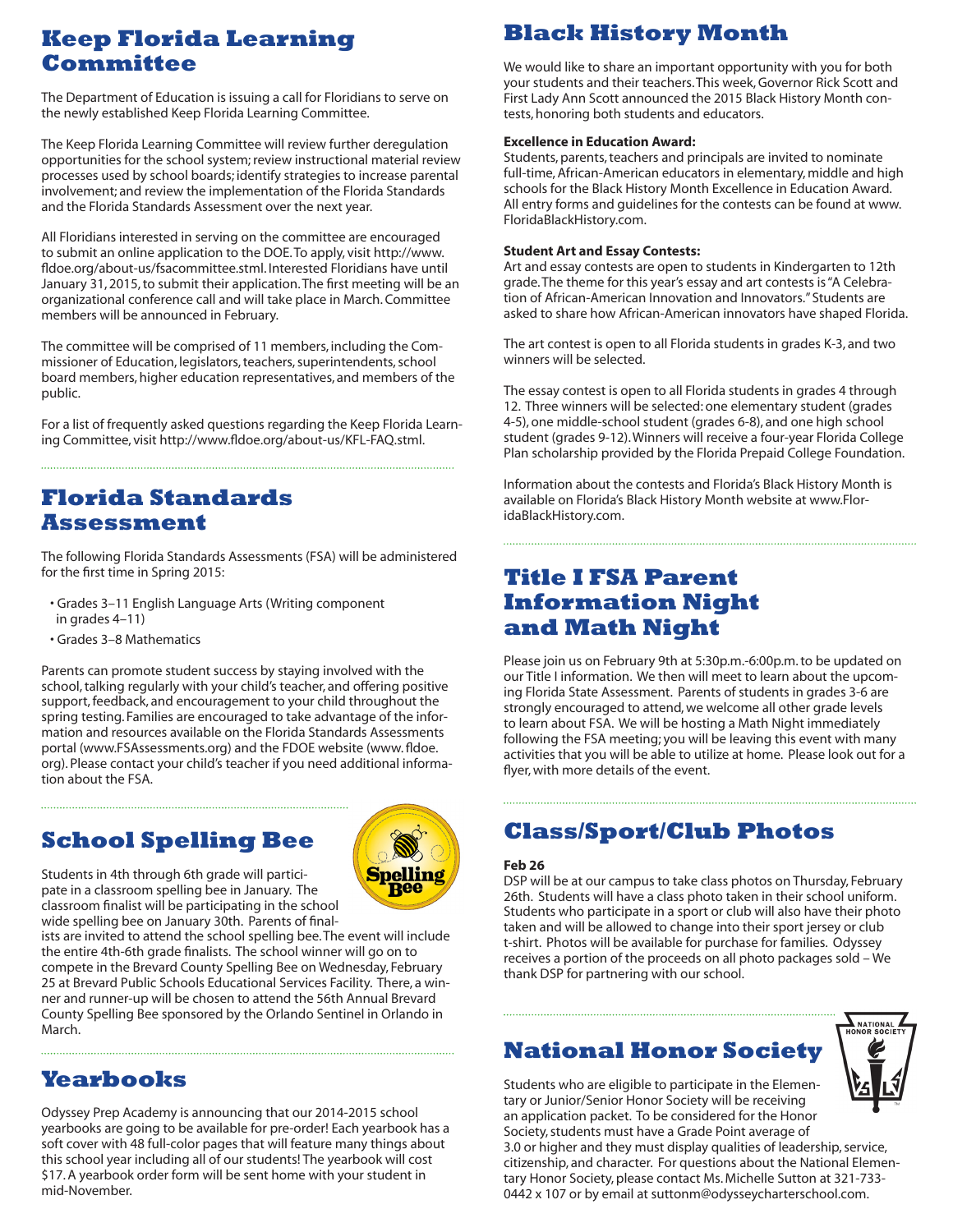# **Car Loop Reminders**

For the safety of our children please:

- Refrain from cell phone use
- Follow the 5 mph speed limit
- Watch for families in the cross walks
- Unless you are walking your child into the school, please use the car loop drop off to safely deliver your child to the building entrance.

## **Preschool Applications for 2015-16 School Year**

Montessori Village Green at Odyssey's Wyoming campus offers a Classical Early Childhood Education Program for children 3 years old through Voluntary Pre-Kindergarten (VPK). Our program is staffed by supportive degreed Early Childhood teachers. Our traditional program is supplemented with Montessori learning materials and the Core Knowledge Reading program, which is a rich literature based program.

Our preschool program also offers a tuition based morning and full day program for 3 year olds and non-VPK four year olds and a free VPK program. Please visit the following website http://www.elcbrevard. org/p/232/registration-information to learn if your child qualifies for VPK and steps to receiving your voucher. We accept School Readiness vouchers from the Early Learning Coalition to help parents who have a financial need with tuition. To learn more about School Readiness, please visit the Early Learning Coalition of Brevard's Website: http:// www.elcbrevard.org/p/218/school-readiness-subsidized-child-careprogram

Students that attend Odyssey for VPK may receive priority preference for enrollment into Odyssey's Kindergarten Program. Applications for the 2015-16 preschool program are available at the school's front office. To learn more about our preschool program and to set up a tour, please contact Amy White at 321-733-0442 Ext 126, or email her at whitea@odysseycharterschool.com.

## **Read Aloud Book Club**

The Read Aloud Book Club is a great way for parents to fulfill their volunteer hours. All that is required is for parents to read to their child every night for 15 minutes!

Reading aloud helps in the building of attention span, develops vocabulary and improves reading and listening comprehension skills which all lead to increased academic success. By reading to your child regularly, your child stands a greater chance of developing a love of reading and becoming a lifelong reader. Most importantly, it creates a bond between the parent and the child. With so many working and single parent families, this is an excellent way for parents to spend quality time with their child. So take some time several times a week, turn off the TV, crack open a fascinating good read and begin the reading adventure.

Here's how the program works:

• Read to your child each night for at least 15 minutes.

• Refer to the Read Aloud Recommended Book Lists at the school's website (http://www.odysseycharterschool.com/read-aloud.html) to select a book to read – parents may select other high quality literature as well as well as student textbooks, etc.

• Record the book title, author, and minutes read on the Read Aloud recording form which are available at the front office or at the school's website (http://www.odysseycharterschool.com/read-aloud.html).

• At the end of each month, return the form to your child's teacher. • You will receive volunteer hours, up to 1 hour per week, 4 hours per month per child.

## **Dental Screenings**

The Brevard County Dental Society is participating in the American Dental Association's annual event for improving access to care for children. The screenings for this event will take place on the following dates:

Friday, 01/30/2015, 8:30am – 3:30pm at the Melbourne Health Dept. Tuesday, 02/03/2015, 8:30am – 3:30pm at the Rockledge Health Dept. Thursday, 02/05/2015, 8:30am – 3:30pm at the Rockledge Health Dept. Friday, 02/06/2015, 8:30am – 3:30pm at the Titusville Health Dept.

#### **THERE IS NO CHARGE FOR EXAMINATION & TREATMENT!**

Your child may qualify if the following apply:

- You are available to bring your child for treatment at the Health Dept. or at a dentist office in Brevard County
- Your family is financially disadvantaged
- Your child does not have dental insurance
- Your child is not currently under the care of a dentist • Your child does not qualify for Medicaid coverage or
- Florida Healthy kids • Your child is 3-17

#### **YOU MUST SCHEDULE AN APPOINTMENT TO BE SEEN; NO WALK-INS**

Please contact Kandace at the Brevard County Dental Society at 636 -1820 or bcdssecretary@msn.com for more details and to schedule. We will do our best to accommodate your child's immediate needs during this event. Parents, our dentists are volunteering for this annual project, please do not expect continuous ongoing care. The dentist will do what they can do help your child at their visit.

#### **We would love to help improve your child's dental health!** Hillary Prill, DMD

Project Dentists Care Coordinator, Brevard County Dental Society

## **Lost and Found**

As the season gets cooler we see an increase of jackets in our lost and found box. Please mark your student's first and last name in their jackets so we can make sure they get back to them if they are misplaced.

### **CLASSROOM NEWS**

## **Kindergarten:**

The last week of December Kindergarten took a trip around the world to learn about different holiday traditions and compared them to our own traditions in the United States. In England we learned about stockings, Christmas trees in Germany, Hanukkah in Israel, poinsettias from Mexico, and using clogs instead of stockings in Holland. We ended our journey with a trip on the Polar Express and had a pajama party complete with healthy homemade hot chocolate in the crockpot and popcorn!